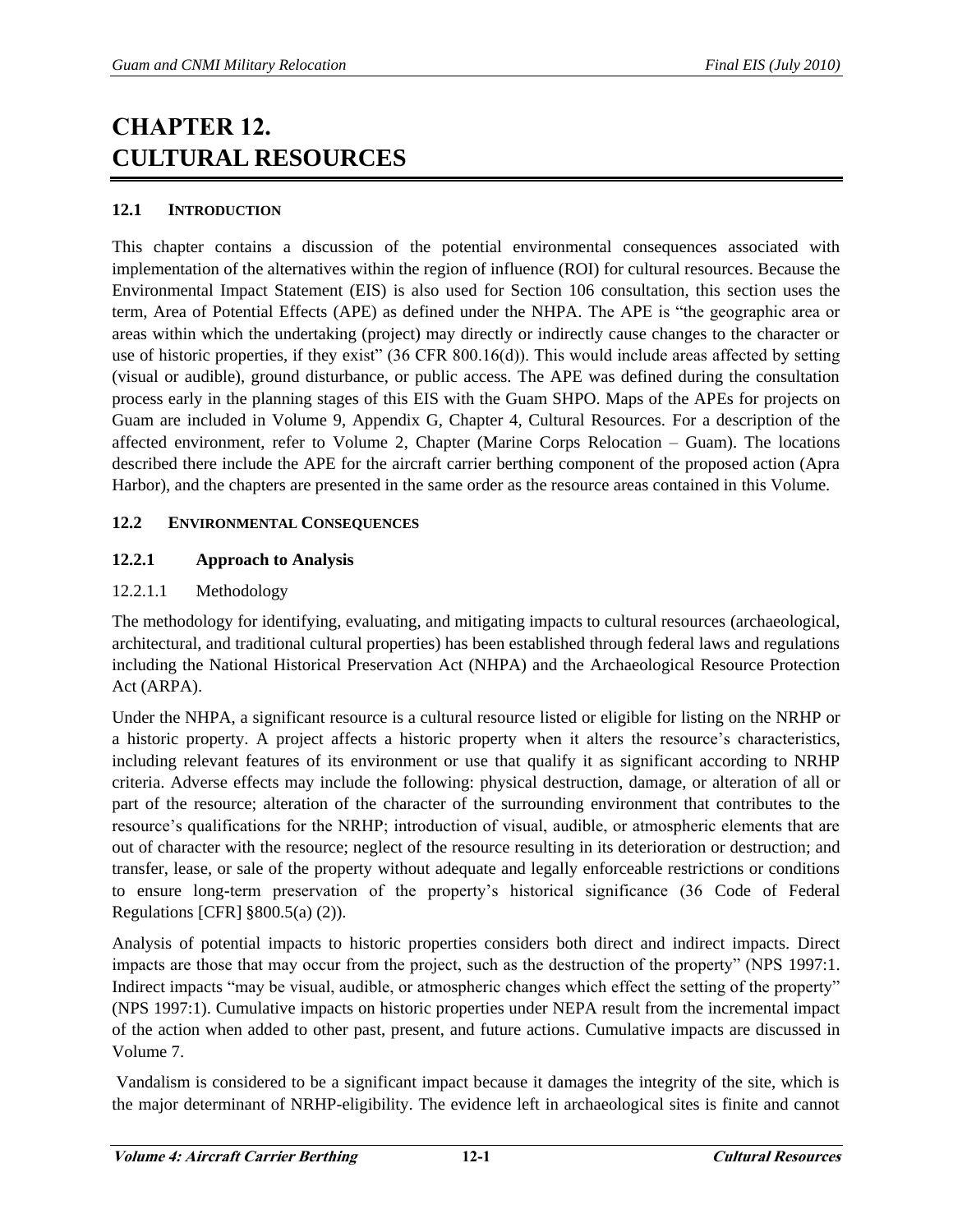be replaced once it has been disturbed. For this reason, federal activities that open areas up to the public or that involve personnel traveling through an area may have an adverse effect if vandalism occurs to NRHP-listed or eligible resources in the vicinity.

## 12.2.1.2 Determination of Significance under NEPA

Significance of impacts to cultural resources is assessed in terms of whether the proposed action will have an adverse effect on a historic property, as defined in 36 CFR 800. An adverse effect is one that alters or destroys the characteristics of the historic property or its integrity that make the property eligible for listing on the NRHP.

The Integrated Cultural Resources Management Plan (ICRMP) for Navy property on Guam has established Standard Operating Procedures (SOPs) for protecting known historic properties and other cultural resources; procedures for managing the inadvertent discovery of archaeological resources, inadvertent discovery of human remains, and inadvertent disturbance to historic properties; and distributing permits for archaeological investigations (Tomonari-Tuggle et al*.* 2005). In addition, agreements on limitations to training have been made as part of the Mariana Islands Training Range Complex (MIRC) EIS Programmatic Agreement and would be incorporated into any project descriptions; limited or no training stipulations at Apra Harbor are presented in Figure 12.2-1 of Volume 2.

As part of the Section 106 consultation process for this EIS, a Programmatic Agreement (PA) for all military training activities, construction, and operation proposed under the proposed action that includes additional mitigation measures and procedures is being prepared. Proposed signatories to this PA are: the Department of Defense (DoD) (Joint Region Marianas; DoD Representative Guam, Commonwealth of the Northern Mariana Islands [CNMI], Federated States of Micronesia, and Republic of Palau; Marines; Navy; Army; Air Force), other federal agencies (Advisory Council for Historic Preservation [ACHP], the National Park Service [NPS]), and local government agencies (Guam State Historic Preservation Officer [SHPO], CNMI HPO). Stipulations in the proposed PA include the following:

- The DoD would ensure that the identification and evaluation of historic properties within the area of potential effect is completed for the project prior to the initiation of any part of the project with the potential to impact historic properties. Newly discovered properties would be avoided where possible.
- For areas or properties that have not been inventoried for historic properties, the DoD would record surface sites and, when possible, areas would also be archaeologically sampled for subsurface sites when easily obtainable (i.e., without having to demolish existing facilities or infrastructure) unless this demolition is required for the project.
- Any properties not evaluated would be assessed for NRHP eligibility. These historic properties  $\bullet$ would be incorporated into existing ICRMPs as they are revised or updated, or if a new ICRMP is developed in consultation with the appropriate SHPO.

In recognition of the significance that many historic properties within the footprint of the proposed action has to various cultural groups, the DoD would generally look favorably on affording access to archaeological sites to individuals and organizations that attach significance to these historic properties where security requirements are not prohibitive. The proposed PA also provides stipulations for treatment in case of emergency discoveries, the review process, and report requirements. The SOPs in the current Regional ICRMP would be updated. Although probability maps would be generated based on the likelihood of archaeological resources, treatment of known architectural resources and traditional cultural properties as a result of the proposed action would also be stipulated in the PA.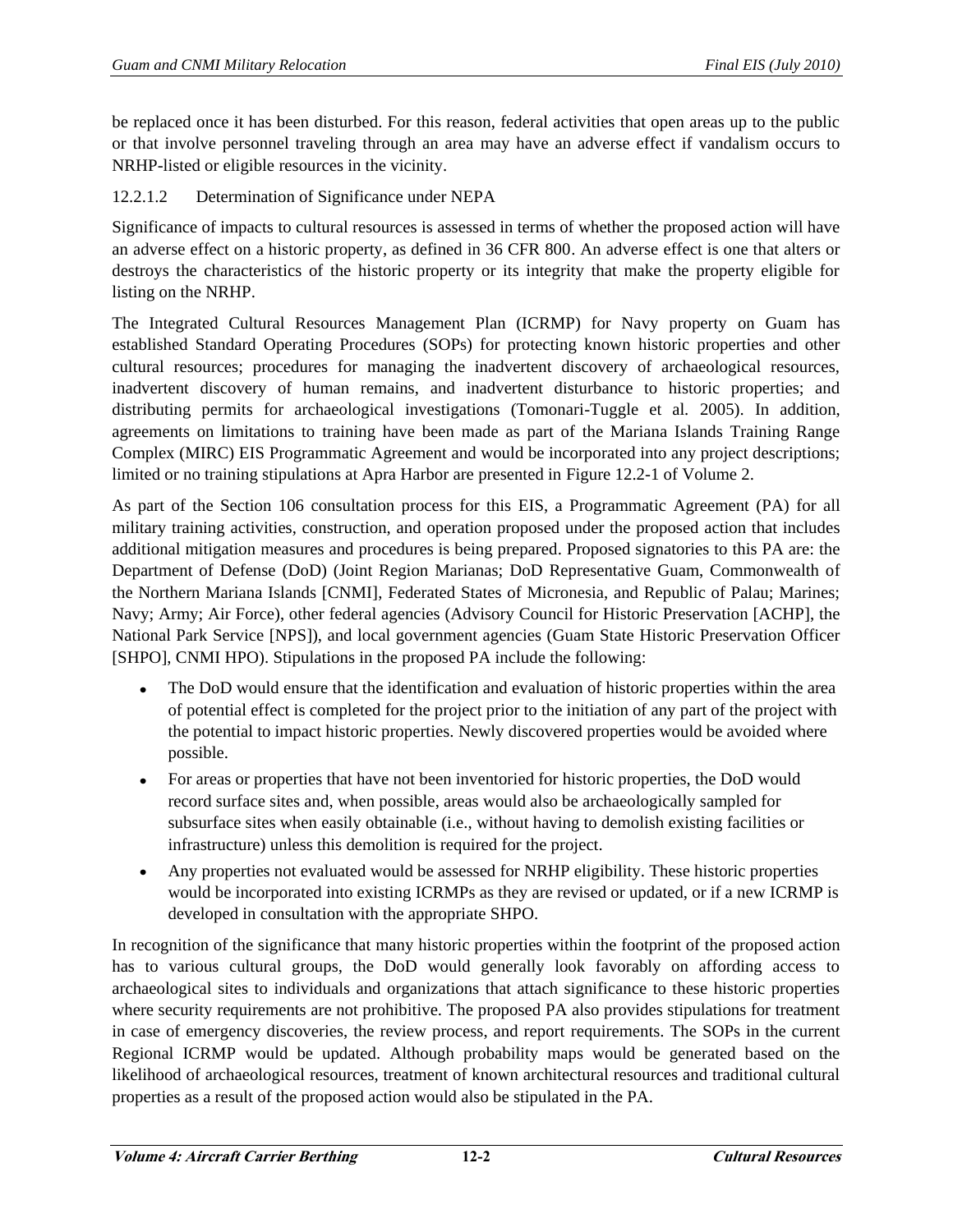## 12.2.1.3 Issues Identified during Public Scoping Process

The following analysis focuses on possible impacts to cultural resources: archaeological, architectural, and traditional cultural properties that could be affected by the proposal. As part of the analysis, concerns relating to cultural resources that were mentioned by the public, including regulatory stakeholders, during scoping meetings were addressed. These include:

- Access to cultural sites
- Construction impacts to cultural resources
- The need to conduct thorough and adequate data collection  $\bullet$
- Public participation in the planning process relating to cultural resources

Other cultural issues indentified included:

- Access to traditional plant and fishing areas
- Curation of artifacts off island and storage issues associated with the Guam Museum  $\bullet$

## **12.2.2 Alternative 1 Polaris Point (Preferred Alternative)**

## 12.2.2.1 Onshore

Onshore activities associated with Alternative 1 include construction of a wharf/staging area with ground disturbance of approximately 5.8 acres (ac) (2.3 hectares [ha]), a Morale, Welfare, and Recreation (MWR) area of 2.4 ac (1 ha), security structures including a 50 foot (ft) [15 m] watch tower, and various facilities, including Port Operations, substation, water treatment facilities, and a pump station. All of the APE has been surveyed for archaeological, architectural, and traditional cultural properties (Dixon et al. 2010; Griffin et al. 2009; Mason Architects and Weitze Research 2009; Welch 2010). As part of the project, four existing structures (Facilities 4407 [lifeguard tower, built 1969], 4408 [cabana, built 1972], 4409 [cabana, built 1972], and an existing guard tower) would be demolished. None of these facilities are eligible to the NRHP (Mason Architects, Inc. and Weitze Research 2009). A 300 ft [91 m] roadway would be demolished and replaced with a new access road to connect Polaris Point Drive to the staging area. Figure 12.2-1 provides a summary of the proposed project locations.

#### Construction

The proposed construction would occur in an onshore area that is composed of fill material and does not contain NRHP- listed or eligible archaeological resources. None of the facilities to be demolished are historic properties. No traditional cultural properties are known for this area.

## Operation

Because no historic properties are recorded in the APE, no impacts would result from onshore operations associated with Alternative 1.

## 12.2.2.2 Offshore

Offshore activities associated with Alternative 1 include dredging of the berthing area, the turning basin, and the channel bend; construction of a wharf at Polaris Point; and the operations associated with the berthing of the aircraft carrier.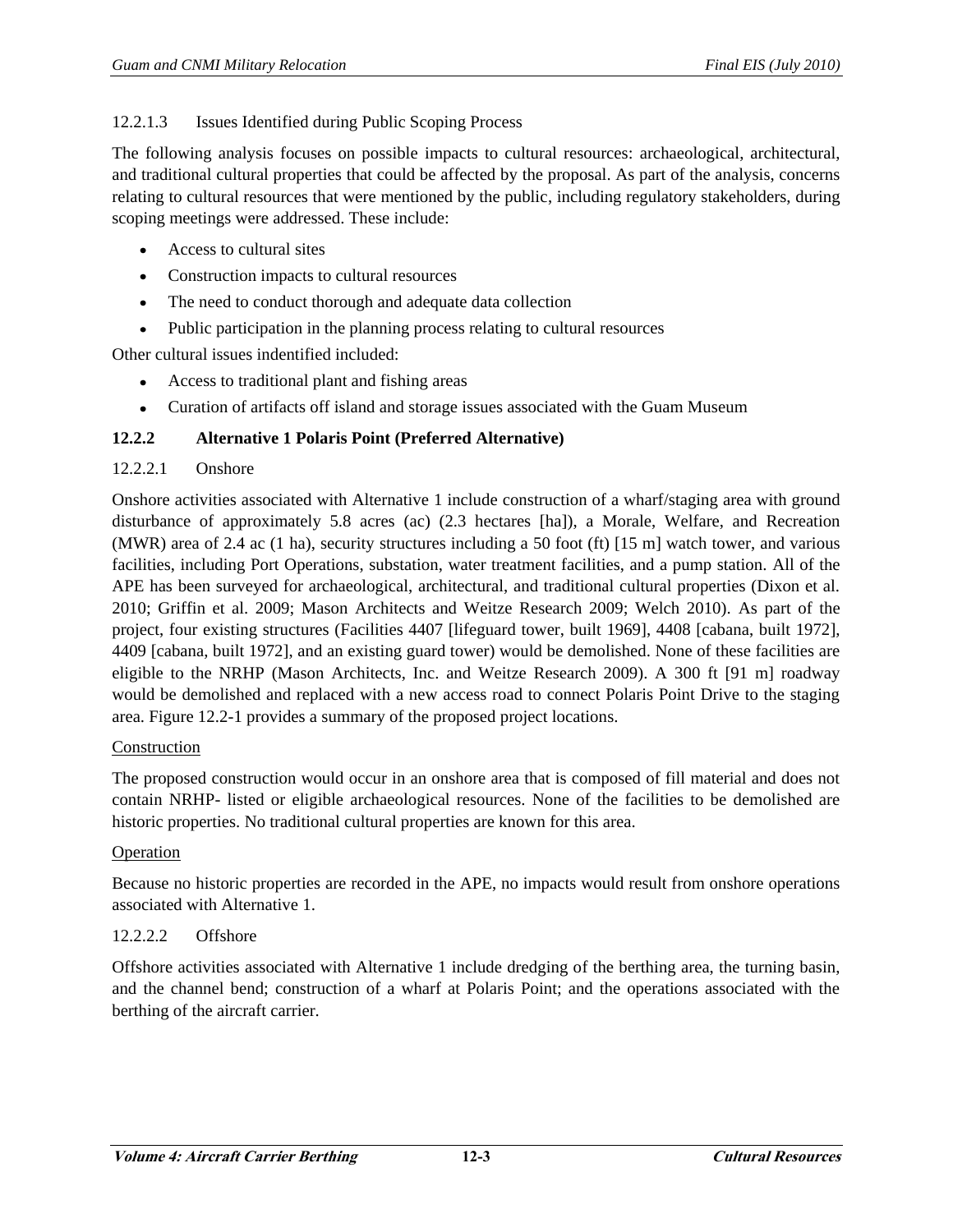

**12-4**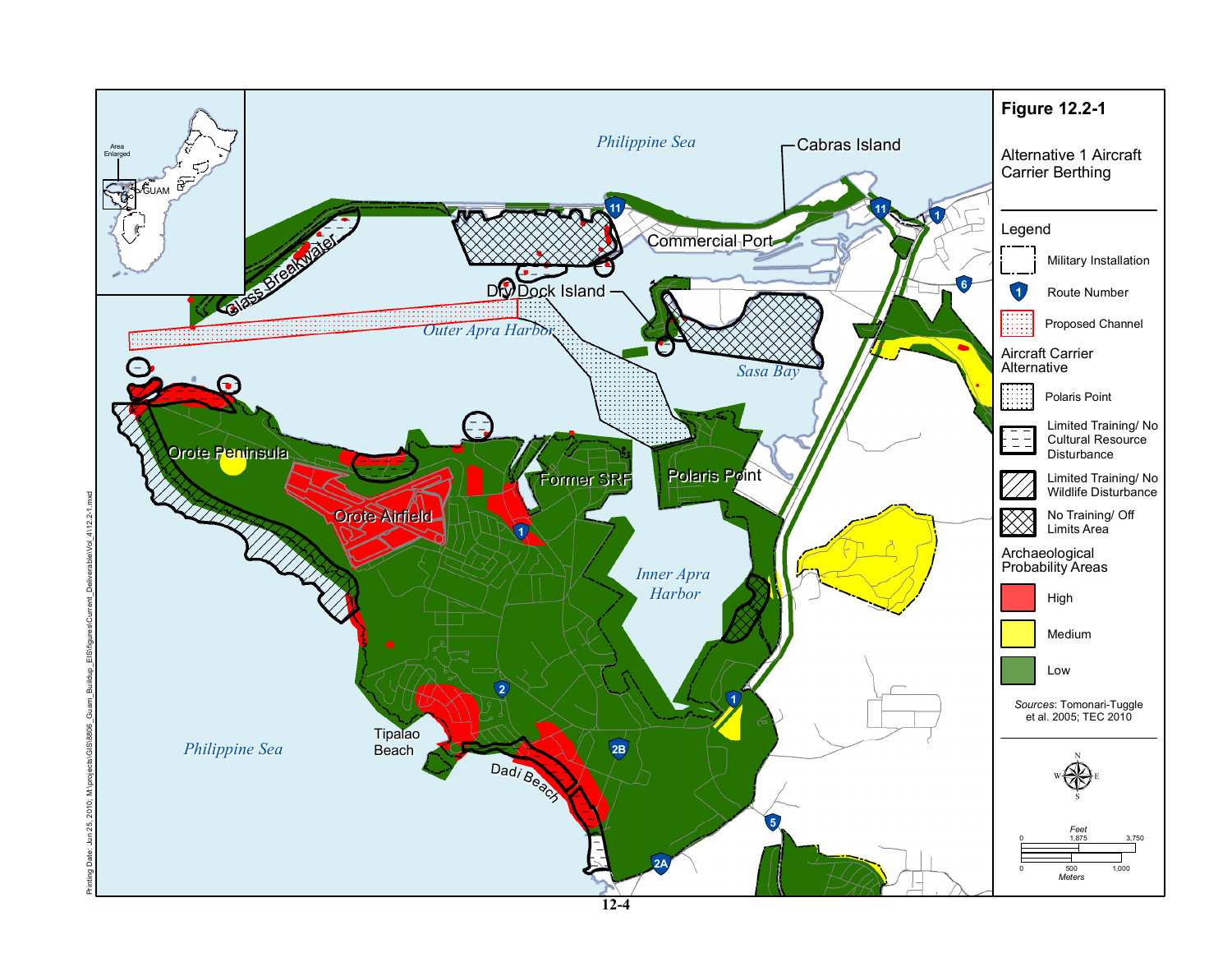## Construction

Thirty-one known locations of shipwreck sites and submerged objects are located in Outer Apra Harbor. These include 29 shipwrecks consisting of fishing boats, yachts, barges, tugboats, landing craft utility vessels, British passenger ships, World War II (WWII) Japanese freighters or transport ships, and two plane wrecks with a total of three planes (Navy 2007). None of these resources are located adjacent to Polaris Point or within the area of the proposed turning basin or entrance channel. Because none of these resources are within the APE, dredging and construction would not have a direct adverse impact on submerged resources. Because Best Management Practices and mitigations would be implemented to reduce sedimentation from dredging (see Volume 7), it is not likely to indirectly impact submerged resources in the vicinity.

## Operation

No historic properties would be affected by operation activities from the proposed action.

## 12.2.2.3 Summary of Alternative 1 Impacts

Table 12.2-1 summarizes the potential impacts of each component of the proposed action.

| Area               | Project<br><b>Activities</b> | <b>Project Specific Impacts</b>                |
|--------------------|------------------------------|------------------------------------------------|
| <b>Apra Harbor</b> |                              |                                                |
| Onshore            |                              | Construction No impacts to historic properties |
|                    | Operation                    | No impacts to historic properties              |
| Offshore           |                              | Construction No impacts to historic properties |
|                    | Operation                    | No impacts to historic properties              |

**Table 12.2-1. Summary of Alternative 1 Impacts** 

Alternative 1 would result in no significant impacts to archaeological, architectural, or submerged resources or objects or traditional cultural properties in the onshore or offshore areas.

## 12.2.2.4 Alternative 1 Proposed Mitigation Measures

Under Section 106, because there are no cultural resources affected, no mitigation measures or further review under Section 106 are required for archaeology, architecture, submerged resources, or traditional cultural properties.

# **12.2.3 Alternative 2 Former Ship Repair Facility (SRF)**

# 12.2.3.1 Onshore

Onshore activities associated with Alternative 2 include construction of a wharf/staging area with ground disturbance of approximately 6 ac (2.4 ha), a MWR area of 4 ac (1.6 ha), and various facilities, including Port Operations, substation, water treatment facilities, and a pump station. As part of the project, nine existing structures (93-1 [built 1944], 2004 [built 1991], 2005 [NEEACT Shop, built 1944], 2006 [administrative office, built 1944], 2009 [general storage, built 1993], 2013 [built 1944], 2014 [temporary hazardous waste storage, built 1991], 2108 [office, built 1964], and 2072 [built 1987]) would be demolished. None of these facilities is eligible to the NRHP (Mason Architects, Inc. and Weitze Research 2009). A 600 ft [183 m] portion of E Street would be demolished and replaced south of the staging area (Tomanari-Tuggle et al. 2005).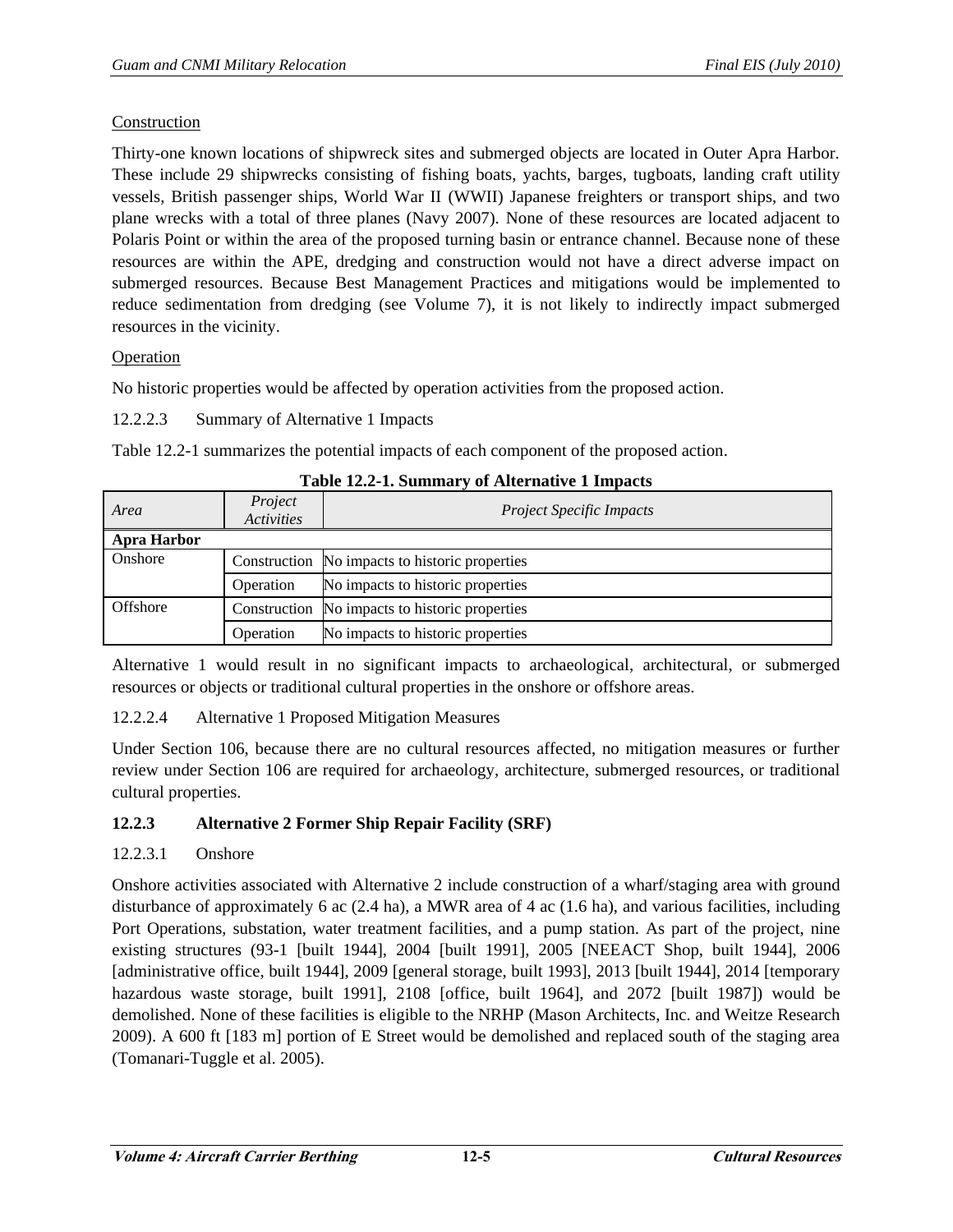

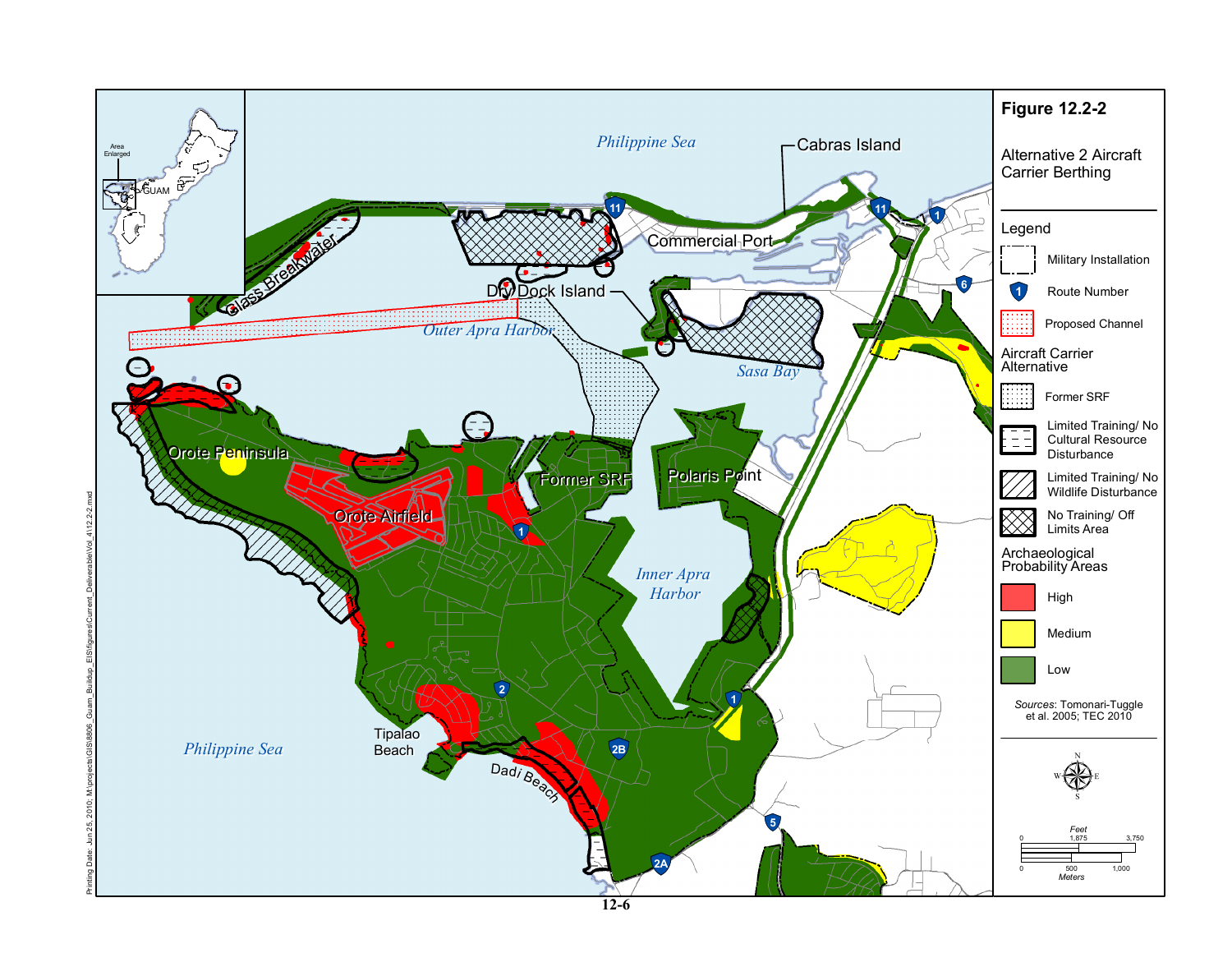Refer to Table 12.2-2 for a summary of the potential impacts of each component of the alternative. Figure 12.2-2 provides a summary of the proposed project locations.

## Construction

The proposed construction would occur in an onshore area that is composed of fill material and does not contain historic properties. None of the facilities to be demolished are historic properties. No traditional cultural properties are known from this area.

#### Operation

Since no historic properties occur in the APE, no impacts would result from onshore operations associated with Alternative 2.

#### 12.2.3.2 Offshore

Offshore activities would be the same as for Alternative 1. No NRHP listed or eligible submerged resources or objects or traditional cultural properties would be adversely impacted either directly or indirectly by the implementation of Alternative 2.

#### Construction

Impacts would not differ from those of Alternative 1.

#### **Operation**

Impacts would not differ from those of Alternative 1.

12.2.3.3 Summary of Alternative 2 Impacts

Table 12.2-2 summarizes Alternative 2 impacts.

| Area               | Project<br><b>Activities</b> | <b>Project Specific Impacts</b>     |  |  |
|--------------------|------------------------------|-------------------------------------|--|--|
| <b>Apra Harbor</b> |                              |                                     |  |  |
| Onshore            |                              | Construction No historic properties |  |  |
|                    | Operation                    | No historic properties              |  |  |
| Offshore           |                              | Construction No historic properties |  |  |
|                    | Operation                    | No historic properties              |  |  |

#### **Table 12.2-2. Summary of Alternative 2 Impacts**

Alternative 2 would result in no significant impacts to archaeological, architectural or submerged resources or objects, or traditional cultural properties in the onshore or offshore areas.

## 12.2.3.4 Alternative 2 Proposed Mitigation Measures

Under Section 106, because there are no historic properties identified, no mitigation measures or further review under Section 106 are required.

#### No-Action Alternative

Under the no-action alternative, no construction, dredging, or operation associated with the aircraft carrier berthing would occur. Existing operations at Polaris Point, as a military training and recreational facility, and the Former SRF, as a commercial ship repair facility, would continue. Therefore, the no-action alternative would not have significant impacts to cultural resources.